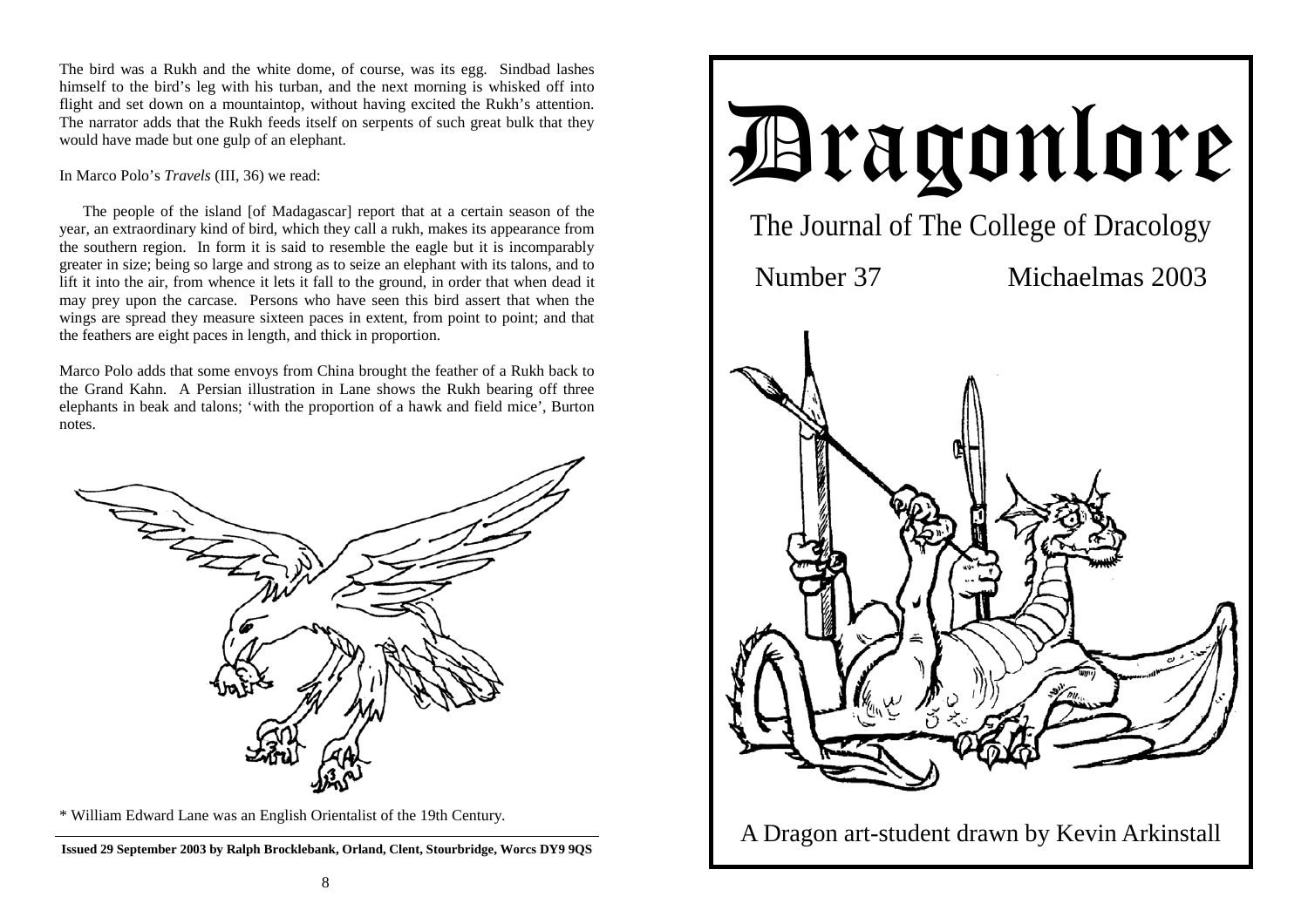# **The College of Dracology for the Study of Fabulous Beasts**

*With sadness we report the death of Les Pierson, who was a knowledgeable heraldist and a staunch dracologist, and we share our grief with Mary, his widow.* 

----------------------------

### *We welcome new members Tricia Rutherford and John York.*

Kevin Arkinstall HSDAD, SHA, is a renowned heraldic artist and keen dracologist. He drew an unusual dragon for the College to use, but unfortunately the pesky crittur has gone into hiding and resists all efforts at discovery. However, his drawing of an art-student dragon (*on the cover*) will show his talent. It is taken from the flier for an Heraldic Art Weekend, for which he is the course tutor, to be held from Friday  $21<sup>st</sup>$  to Sunday 23rd November 2003 at Urchfont Manor College (telephone 01380 840495 for further details). Kevin is best known for his very fine, almost feathery, style of drawing heraldic beasts and monsters, which perfectly combine with his exquisite calligraphy. But for beginners who are tempted to go for a weekend at Urchfont, the flier says "No experience is necessary; the course aims to demonstrate how to achieve strong and lively heraldry, emphasising character, the importance of line and some of the tie-ins with calligraphic work."

#### ----------------------------

There is an important book that has been around for some years that should have been mentioned here before. It is **The Book of Imaginary Beings** by Jorge Luis Borge *with Margarita Guerrero* (Penguin Books, Harmondsworth 1974). Originally published in Mexico in 1957 as *Manual de zoologia fantastica* with 82 entries, and then in Buenos Aires in 1967 as *El libro de los seres imaginarios* with 116 pieces, a new edition, enlarged, revised and translated by Norman Thomas di Giovanni came out in the U.S.A. in 1969 and then in London in 1970 (Jonathan Cape) before this 1974 Penguin edition. It now contains 120 entries ranging from creatures in the mythology of antiquity worldwide down to the imaginations of modern authors such as Kafka and C.S.Lewis. Sometimes he gives a brief descriptive summary of the nature of the being, its history and the source from whom it is known, and sometimes he just quotes a whole paragraph from the original text. We shall be doing likewise from time to time.

---------------------------------*The Feast of St Michael and All Angels falls on 29th September.* 

### ADDITION TO THE A TO Z

SQUANDERBUG - A wicked little creature that tempted people to be profligate and wasteful, featured in a campaign to promote thrift and economy during the Second World War. The name might have been influenced by that of Scanderbeg, the Albanian hero whose name was in turn derived from Alexander the Great.



### **An Alphabet of Queries (21)**

Is the Roc, properly known as the Rukh, based on reality? Our main source of information about this giant bird of prey is in the adventures of Sindbad the Sailor in *The Arabian Nights,* from the second of his seven voyages*.* While these stories are generally regarded as the height of fantasy, a recent book, **1421** by Gavin Menzies (London 2002)*,* suggests that the character of Sindbad may have been based on the Chinese Admiral Zheng He, explorer and adventurer, who built a fleet of enormous junk-like ships and travelled far and wide, possibly even circumnavigating the world in one of his seven voyages. He certainly sailed around the Indian Ocean and visited Madagascar, which ties in with our second clue. In his *Travels*, Marco Polo reports that in the court of the Kublai Khan he was shown a vast feather, said to be from a Rukh, that had come from Madagascar where these enormous birds were to be seen. We now know of a giant flightless bird, *Aepyornis*, some eight or nine feet high, that used to live in Madagascar, and like the ostrich or emu its legs were quite out of proportion to its body compared with other birds. Is it possible that the Chinese explorers, finding huge birds' legs, possibly fossilised, could have extrapolated a body on to them in the proportions of a bird of prey, thus leading to the notion of a huge eagle-like monster? As for the giant feather, it is supposed that it might have been a fossil palm frond. On the other hand, there are those who link stories of the Rukh to ancient Persian mythology with its Senmurv, Simurgh and other Phoenixlike birds, so some doubt must remain. But surely the key lies in Madagascar.

Here is what Jorge Luis Borges has to say on this subject:-

# *The Rukh*

The Rukh (or as it is sometimes given, *roc*) is a vast magnification of the eagle or vulture, and some people have thought that a condor blown astray over the Indian Ocean or China seas suggested it to the Arabs. Lane\* rejects this idea and considers that we are dealing rather with a 'fabulous species of a fabulous genus' or with a synonym for the Persian *Simurgh*. The Rukh is known to the West through the *Arabian Nights*. The reader will recall that Sindbad (on his second voyage), left behind by his shipmates on an island. Found

 a huge white dome rising in air and of vast compass. I walked all around it, but found no door thereto, nor could I muster strength or nimbleness by reason of its exceeding smoothness and slipperiness. So I marked the spot where I stood and went round about the dome to measure its circumference which I found fifty good paces.

Moments later, a huge cloud hid the sun from him and

 lifting my head… I saw that the cloud was none other than an enormous bird, of gigantic girth and inordinately wide of wing…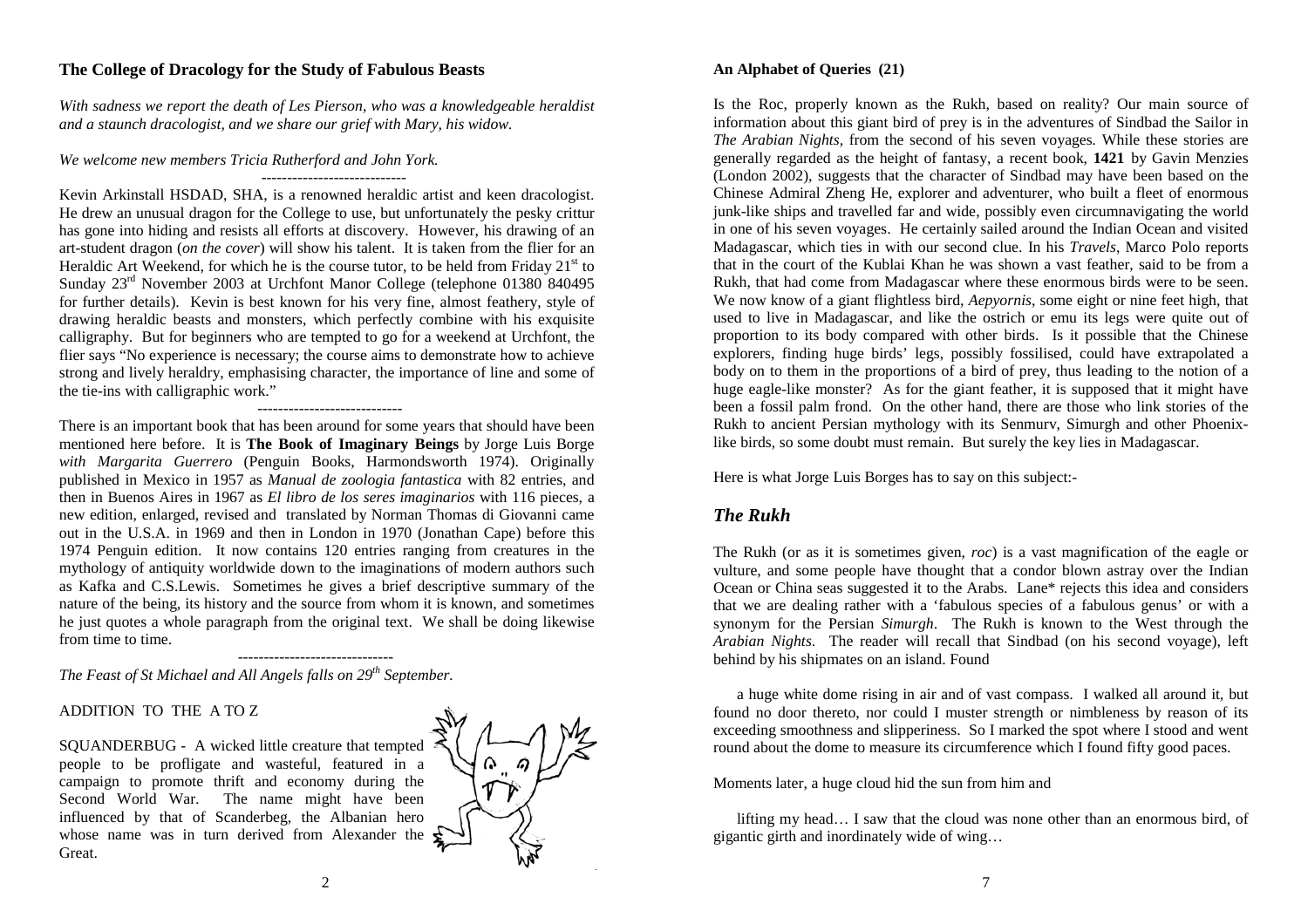No 31), carvings, mosaics and of course stained glass, this last receiving a full-page colour reproduction of a panel by Dante Gabriel Rossetti, dated about 1862, and now in the Victoria and Albert Museum, showing, "How the good Knight St George of England slew the dragon and set the Princess free." It is notable in that it shows St George wedging the dragon's mouth open with his shield while he stabs it in the throat with his sword. Another example mentioned by Litten is a window by Archibald Davies in St James's church, Birlingham, Worcestershire, and illustrated in colour in **The Bromsgrove Guild - An Illustrated History** edited by Quintin Watt (The Bromsgrove Society, 1999) which also contains examples of other dragons, unicorns, sea-horses and a faun amongst the craft work shown. And for those wondering what NADFAS is (as I did), Roland tells me that it is the National Association of Decorative and Fine Arts, of which he is part of the Bath Church Recorders' Group, looking after the heraldry side of things.

### FEEDBACK (3)

Una Lewers has kindly presented us with a copy of **A** Book of  $A$ **Dragons** by Ruth Manning-Sanders, with drawings by Robin Jacques (New York, 1965), which contains fourteen fairy tales from around the world, some about kindly beasts and those that proudly serve the Supreme Ruler of Heaven, and some about those bad and savage dragons that have to be either killed or outwitted. Of the



former kind is Chien Tang (*above*), though I fear the artist did not realise that Chinese dragons could fly without wings, at least until their artists had seen examples of western dragons which they then copied. Of the wicked kind is this Irish dragon (*left*) being slain by the Thirteenth Son of the King of Erin. This team of author and artist has produced a large number of similar books covering Giants, Dwarfs, Mermaids, Magic Animals and Monsters (*see No 6*) among others.

### **Dragon Mechanisms**

Nicholas Williams has kindly sent in a copy of a paper delivered at the J.R.R.Tolkien Centenary Conference held at Keble College, Oxford, in 1992, which incidentally had a delightful Ouroboros as its emblem (*see right*). The paper, entitled **The Mechanics of Dragons: An Introduction to the Study of their 'Ologies** by Angela Surtees and Steve Gardner (and illustrated by Ruth Lacon) presents "a tongue-in-cheek



analysis of dragons and their place in society, suggesting that perhaps they are not necessarily the terrible and evil creatures they are sometimes portrayed to be." In keeping with the occasion, it mentions Tolkien's Smaug and Glaurung, giving a full account of the reasons for dragons' hoards and the uses they put them to, with details of their mating rituals and breeding habits, and also describes the mysterious Arkenstone, a draconite that grows in the forehead of mature dragons and has many magical properties, along with other parts of its anatomy such as dragons' teeth, eyes and scales, which were all put to good use by alchemists. It attempts to reconcile a dragon's apparent bulk with its ability to fly by quoting the anatomical structure of hollow gas-filled bones from Dickinson (while forgetting that wingless Chinese dragons could fly not because of some mechanism but because they were spiritual), and briskly deals with their fire-breathing properties, while noting that this ability was not present in earlier versions of the species. It describes dragons' great knowledge, inquisitiveness, bashfulness and addiction to ley-lines among other things and is a wholly enjoyable and stimulating essay.

 One of the sources quoted by these authors has been kindly given us by Gill Corrie. It is the book **The Flight of Dragons** by Peter Dickinson, illustrated by Wayne Anderson (London, 1979), a thrilling combination of science with romance which sets out to prove that giant, winged, fire-breathing dragons did actually exist. Dickinson, who was born in 1927 and was for many years an assistant editor of *Punch* (which was when I met him) before becoming a successful author of slightly weird detective stories and children's adventure fantasies, has produced a coherent theory which is at least as probable as the theory that dragons are completely legendary. Or so he says. He understands physics and chemistry as well as the theory of organic evolution, and makes good use of them in his arguments. He provides a convincing explanation for dragons hoarding gold in their lairs, and why it was supposed that they could understand human speech and reply in similar vein (a mistaken assumption resulting from their hypnotic powers), but he fails to come to terms with the fact that early descriptions of dragons describe them as relatively small, non-flying and unable to breathe fire. Perhaps there are many branches in the dragon tree of evolution, and he has picked on just the one. But whatever criticisms a dracologist might make of this book, it carries a beautifully crafted theory, thoughtfully presented and imaginatively illustrated, for which we can be most grateful.

 There have been some other contributions too. Hugh Antrobus (who is a doctor and knows about these things) is convinced that dragons do not breathe fire, but belch